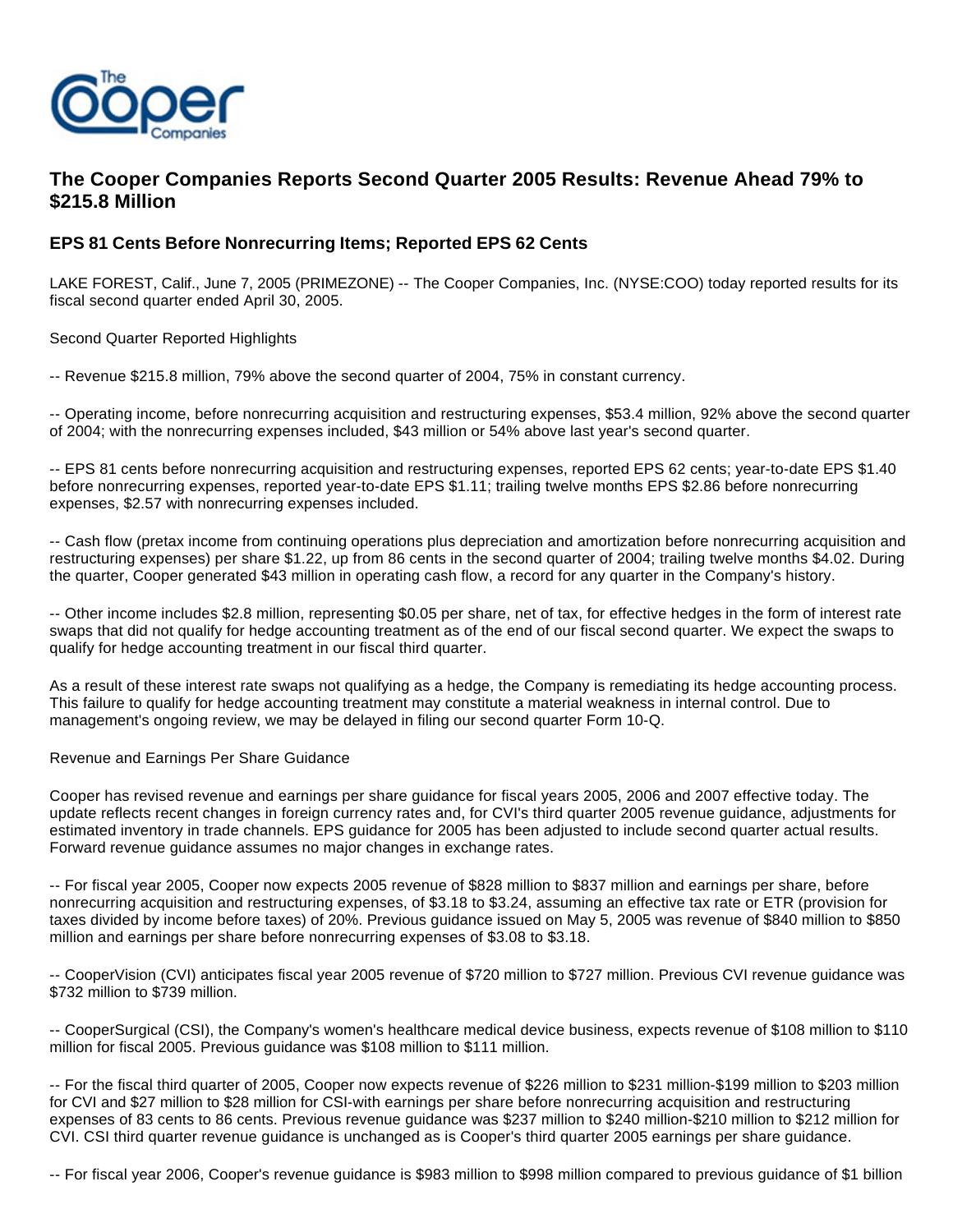to \$1.015 billion. For fiscal year 2007, revenue guidance is \$1.097 billion to \$1.117 billion compared to previous guidance of \$1.117 billion to \$1.137 billion. The earnings per share guidance for 2006 of \$4.00 to \$4.10 and for 2007 of \$4.75 to \$4.85 issued on May 5, 2005 is unchanged.

Reported P&L Highlights (\$'s in millions)

|                       |         |                         |                  | Three Months Ended April 30, |                         |           |                   |                          |
|-----------------------|---------|-------------------------|------------------|------------------------------|-------------------------|-----------|-------------------|--------------------------|
|                       |         |                         | Operating Income |                              |                         |           |                   |                          |
|                       | 2005    | 2004                    | ిన<br>Inc.       | 2005(a)                      | 2004                    | ⊱<br>Inc. | % Revenue<br>2005 | 2004                     |
| <b>CVI</b><br>CSI     | 26.6    | $$189.2 \$95.1$<br>25.5 | 99%<br>$4\,$     | $$53.7$ $$25.8$<br>4.3       | $4.6$ (7) $\frac{8}{3}$ | 108%      | 28%<br>16%        | $27$ <sup>8</sup><br>18% |
| Subtotal<br>Corporate | 215.8   | 120.6                   | 79%              | 58.0                         | 30.4                    | 91%       | 27%               | 25%                      |
| expense               |         |                         |                  |                              | $(4.6)$ $(2.6)$         |           |                   |                          |
| Total                 | \$215.8 | \$120.6                 | 79%              | \$53.4                       | \$27.8                  | 92%       | 25%               | 23 <sub>8</sub>          |

Six Months Ended April 30,

| Revenue               |                 |                 |                        | Operating Income |                |                   |                   |            |
|-----------------------|-----------------|-----------------|------------------------|------------------|----------------|-------------------|-------------------|------------|
|                       | 2005            | 2004            | ిన<br>Inc.             | 2005(a)          | 2004           | ୫<br>Inc.         | % Revenue<br>2005 | 2004       |
| <b>CVI</b><br>CSI     | \$310.6<br>53.1 | \$182.1<br>48.2 | 71%<br>10 <sub>8</sub> | \$84.6<br>8.0    | \$48.4<br>10.0 | 75%<br>$(20)$ $%$ | 27%<br>15%        | 27%<br>21% |
| Subtotal<br>Corporate | 363.7           | 230.3           | 58%                    | 92.6             | 58.4           | 59%               | 25%               | 25%        |
| expense               |                 |                 |                        | (8.5)            | (5.7)          |                   |                   |            |
| Total                 | \$363.7         | \$230.3         | 58%                    | \$84.1           | \$52.7         | 60%               | 23 <sub>8</sub>   | 23%        |

(a) Before nonrecurring expenses for merger-related accounting and restructuring of \$10.4 million in the second fiscal quarter and \$13.5 million for the six months ended April 30, 2005.

Second Quarter 2005 Revenue and Expense Summary

Cooper's second quarter revenue of \$215.8 million was 79% above last year's second quarter, 75% in constant currency. Gross margin, before nonrecurring acquisition and restructuring costs, was 65% unchanged from last year's second quarter; 61% including nonrecurring expenses.

Selling, general and administrative expense grew 62% and decreased to 37% of revenue from 41% in last year's second quarter. Corporate expenses increased to \$4.6 million, up 22% from the previous quarter, and up 80% from the second quarter of 2004. These include added costs associated with the acquisition of Ocular Sciences, Inc. (Ocular), Cooper's global trading arrangement and compliance with new corporate governance requirements including an estimated \$5 million annually for Sarbanes-Oxley activities.

Research and development expense grew about \$4 million over the second quarter of 2004 and is up more than \$5 million year to date, as development work continues on CooperVision's new product portfolio that includes second generation silicone hydrogel products, new Proclear<sup>®</sup> products and a new daily wear lens. These products and their anticipated launch dates are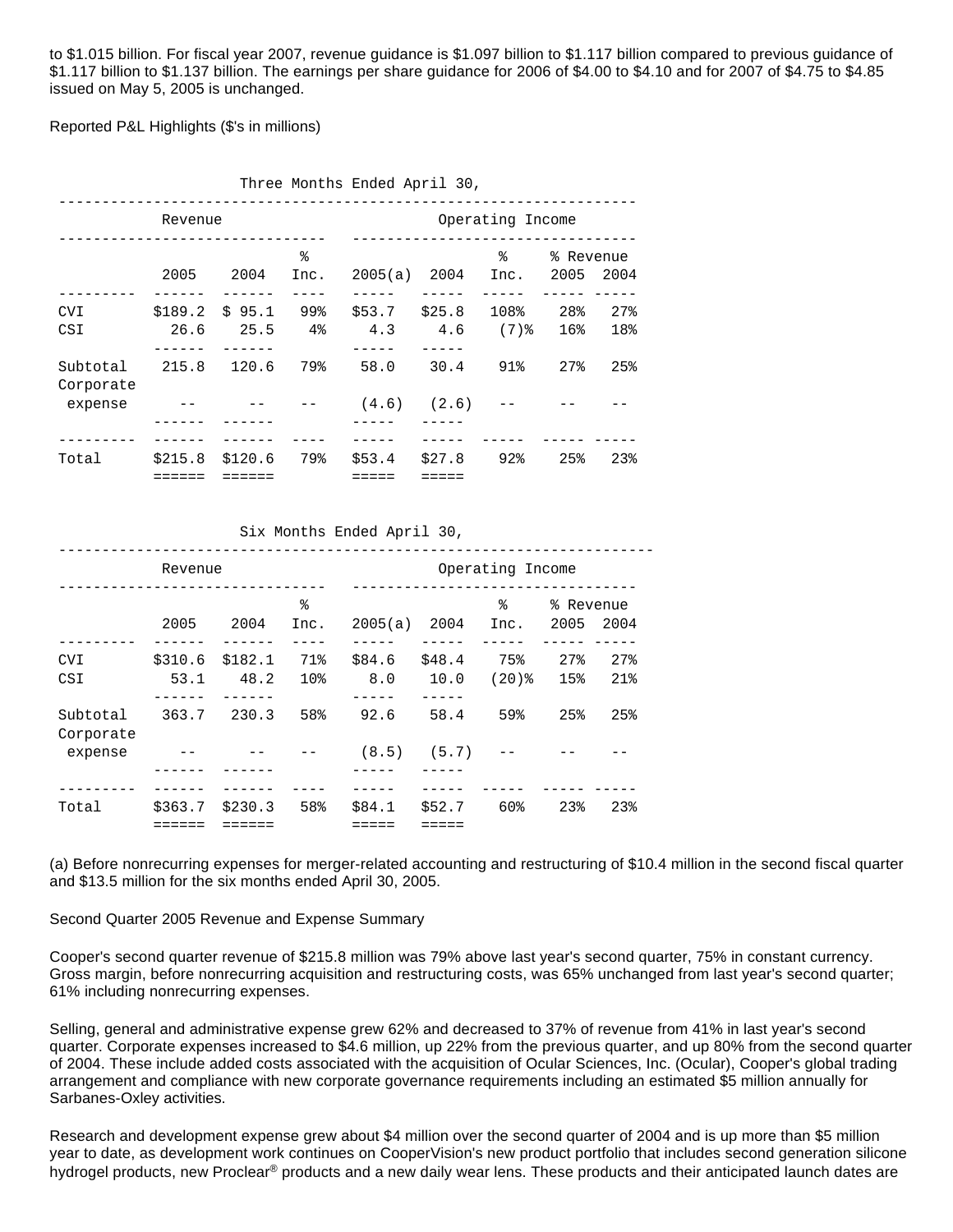described in the table below.

Operating income before nonrecurring acquisition and restructuring expenses grew 92% and improved to 25% of revenue versus 23% in last year's second quarter. With nonrecurring expenses included, operating income was 20% of revenue. Interest expense grew to \$8.1 million compared to \$1.5 million in second quarter of 2004 due primarily to added debt associated with the Ocular acquisition. Currency fluctuations did not significantly impact operating income in the quarter.

Income before taxes grew 73% before nonrecurring acquisition and restructuring expenses.

The effective tax rate (ETR) for the second quarter was 19.4% excluding nonrecurring acquisition and restructuring expenses; 21% when nonrecurring expenses are included. Cooper now expects that, excluding nonrecurring expenses, the ETR for 2005 will be 20%, down from the 21% reported in its first quarter results and 21.1% used for the second quarter of 2004.

Compared to the second quarter of 2004, the number of shares used to calculate diluted earnings per share increased 32% to 48.1 million shares including 10.7 million shares issued in connection with the acquisition of Ocular in January 2005.

Second Quarter 2005 Business Unit Operating Summaries (\$'s in millions)

| ___________                         | 2005<br>Reported<br>------ | 2005 Non-<br>recurring<br>expenses<br>$\frac{1}{2}$          | ------                        | 2005(b) % Rev(b) % chg vs | 2004(b)        |  |  |  |
|-------------------------------------|----------------------------|--------------------------------------------------------------|-------------------------------|---------------------------|----------------|--|--|--|
| Net sales<br>Cost of                | \$189.2                    | $$ --$                                                       | \$189.2                       | 100%                      | ୨୨୫            |  |  |  |
| sales                               | 73.4<br>------             | (8.4)                                                        | 65.0<br>$- - - - - -$         | 34%                       | 111%           |  |  |  |
| Gross                               |                            |                                                              |                               |                           |                |  |  |  |
| profit                              | 115.8                      | 8.4                                                          | 124.2                         | 66%                       | 93%            |  |  |  |
| <b>SG&amp;A</b><br>R&D and          | 65.2                       | $- -$                                                        | 65.2                          | 35%                       | 73%            |  |  |  |
| amortization<br>Restructuring       | 5.3                        | $- -$                                                        | 5.3                           | 3%                        | 486%           |  |  |  |
| costs                               | 1.9<br>$- - - - -$         | (1.9)<br>------                                              | $--$<br>------                | $- -$                     |                |  |  |  |
| Total operating                     |                            |                                                              |                               |                           |                |  |  |  |
| expense                             | 72.4<br>------             | (1.9)<br>$- - - - - -$                                       | 70.5<br>$- - - - - -$         | 38%                       | 83%            |  |  |  |
| . _ _ _ _ _ _ _ _ _ _ _             | $- - - - - -$              | $- - - - - - -$                                              | $- - - - - - -$               | -------                   |                |  |  |  |
| Operating income \$ 43.4            | $=$ $=$ $=$ $=$ $=$        | \$10.3<br>$=$ = = = = =                                      | \$53.7<br>$=$ $=$ $=$ $=$ $=$ | 28%                       | 108%           |  |  |  |
|                                     |                            | CooperSurgical                                               |                               |                           |                |  |  |  |
|                                     | 2005<br>Reported           | 2005 Non- 2005(b) % Rev(b) % chg vs<br>recurring<br>expenses |                               |                           | 2004(b)        |  |  |  |
| ___________<br>Net sales<br>Cost of | $- - - - - - -$<br>\$26.6  | $\ddot{S}$ $-$                                               | $- - - - - - -$<br>\$26.6     | -------<br>100%           | $4\%$          |  |  |  |
| sales                               | 11.7                       | $- -$                                                        | 11.7                          | 44%                       | 2 <sub>8</sub> |  |  |  |
| Gross profit                        | $- - - - -$<br>14.9        | ------                                                       | ------<br>14.9                | 56%                       | 6%             |  |  |  |

SG&A 9.4 -- 9.4 35% 9%

amortization 1.2 -- 1.2 5% 59% Restructuring

R&D and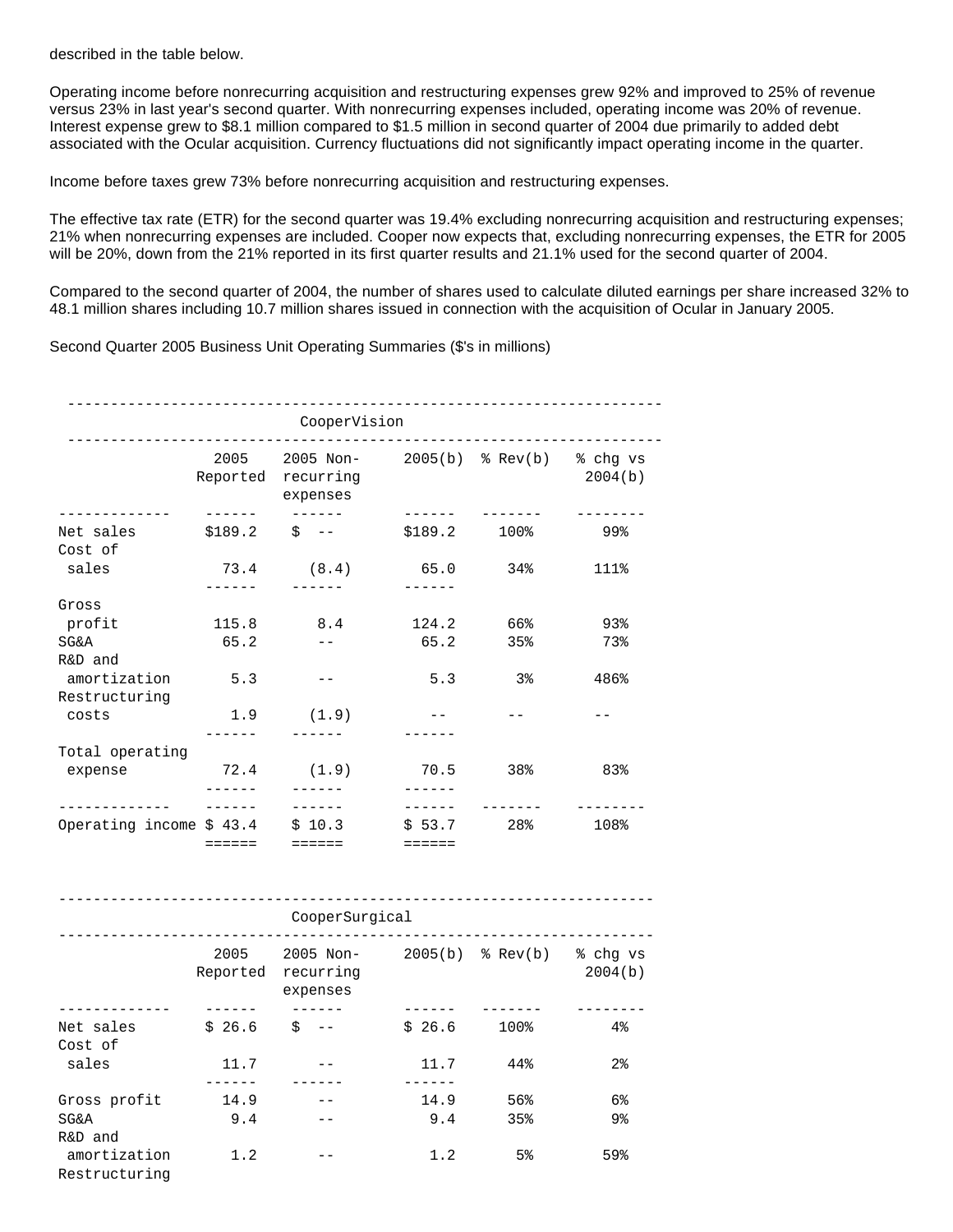| costs                   | 0.1  | (0.1) |            |                 |                 |
|-------------------------|------|-------|------------|-----------------|-----------------|
|                         |      |       |            |                 |                 |
| Total operating         |      |       |            |                 |                 |
| expense                 | 10.7 | (0.1) | 10.6       | 40 <sub>8</sub> | 13 <sub>8</sub> |
|                         |      |       |            |                 |                 |
|                         |      |       |            |                 |                 |
| Operating income $$4.2$ |      | \$0.1 | $\sin 4.3$ | 16%             | $(7)$ %         |
|                         |      |       |            |                 |                 |

(b) Before described nonrecurring expenses for merger-related accounting and restructuring.

# Balance Sheet and Cash Flow Highlights

-- At the end of the fiscal second quarter, Cooper's days sales outstanding (DSO) were 62 days compared to 61 days in last year's second quarter and 65 days at the end of this year's first quarter.

-- Inventory months on hand was 6.7 months at the end of the quarter versus 7.3 months in last year's second quarter and 6.8 months at the end of this year's first quarter.

-- Capital expenditures were \$27.2 million in the quarter, primarily to expand manufacturing capacity and to continue the rollout of new information systems in selected locations.

Cooper expects capital expenditures in fiscal year 2005 of about \$115 million to \$125 million. About 70% of this will be spent for expanded capacity and additional manufacturing platforms for silicone hydrogel lens production, about 20% for conversion of CVI's products to the Gen II manufacturing platform acquired in the Ocular acquisition and about 10% for information technology.

-- Depreciation and amortization was \$10.8 million for the quarter.

-- Cash flow from operations in the second quarter was \$43 million with free cash flow (cash flow from operations less capital expenditures) of \$16 million. Year-to-date cash flow from operations is \$80 million with free cash flow of \$41 million.

-- Net debt (debt minus cash) declined \$13.8 million during the quarter.

# CooperVision Business Details

The soft contact lens market remains strong according to independent market research data that measures shipments by contact lens manufacturers throughout the world and data from Health Products Research, Inc. (HPR) that measures patient visits to contact lens practitioners in the United States.

During the first calendar quarter, contact lens revenue worldwide reported by the four leading contact lens manufacturers grew 12% - about 9% in constant currency. Total patient visits to practitioners in the United States grew 8%.

During the first calendar quarter, HPR reported that CooperVision became the leader in visits to practitioners by patients who are fit with contact lenses for the first time.

CVI's market share of total visits to practitioners for contact lenses in the daily wear spherical lens category -- the category where silicone hydrogel lenses compete -- grew by one point due primarily to the growth of Proclear®, a family of lenses that competes favorably with silicone hydrogel lenses in visual acuity and patient comfort. Proclear sphere, toric and multifocal products combined grew 30% during CVI's second quarter and 36% year to date. They now represent about 16% of CVI's worldwide business with expected revenue in excess of \$100 million for the year.

Second Quarter and Year-To-Date CooperVision Worldwide Reported Revenue Highlights

-- CVI's worldwide revenue of \$189.2 million grew 99% over last year's second quarter - 94% in constant currency and is 71% ahead for the year -- 66% in constant currency.

-- CVI's specialty lenses -- toric, cosmetic, multifocal lenses and lenses to alleviate dry eye symptoms -- grew 51% in the second quarter and accounted for nearly half of its soft lens business. Year to date, specialty lens revenue is ahead 41%.

-- Sales of toric lenses, which correct astigmatism, increased 64% in the second quarter and accounted for about 33% of CVI's soft contact lens revenue. Year to date, toric products are up 47%. All disposable toric products, the fastest growing toric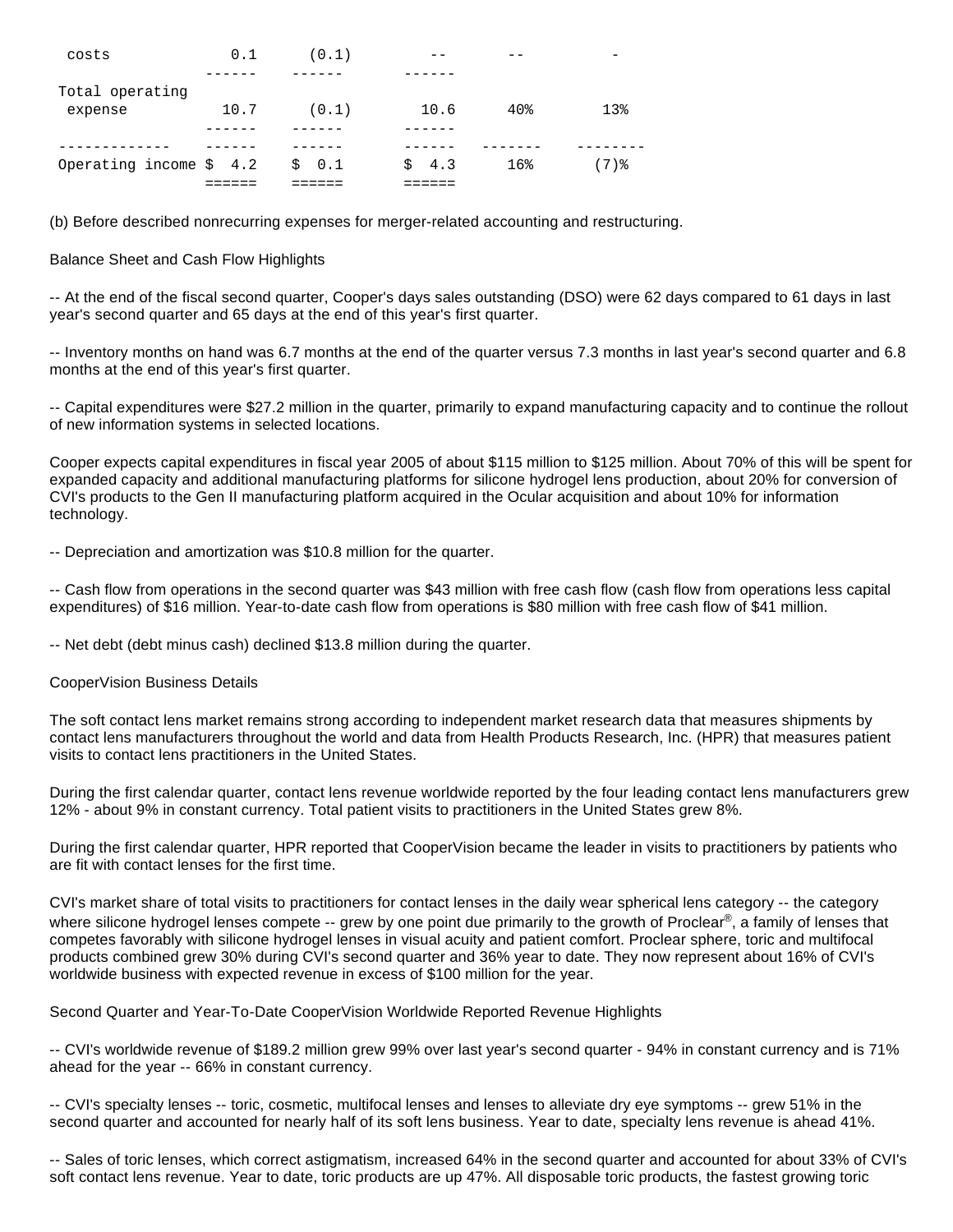lenses, grew 77% in the quarter and now represent about 76% of CVI's worldwide toric sales.

-- Daily disposable lenses, products acquired in the Ocular transaction, had sales of about \$22 million during the quarter.

-- In the Americas region, which accounts for 48% of CVI's contact lens business, revenue grew 70% -- 68% in constant currency and is 49% ahead year to date -- 47% in constant currency, led by disposable spheres, up 116%, and disposable torics, up 73%.

-- European lens revenue, about 35% of CVI's total revenue, grew 83% -- 74% in constant currency and is 63% ahead year to date -- 53% in constant currency, led by spherical lenses, up 82%, and toric lenses, up 78%.

-- Asia-Pacific revenue in the second quarter grew to \$31.3 million from \$4.9 million, including \$500 thousand of foreign exchange benefit, and now represents 17% of CVI's worldwide business. For the first six months, Asia-Pacific sales grew to \$44.2 million from \$9.7 million including \$800 thousand of foreign exchange benefit.

#### CVI Second Quarter Revenue Comparison

On January 6, 2005, Cooper acquired Ocular Sciences, Inc. and results from the acquired Ocular business are part of Cooper's consolidated financial reporting from that date. In order to indicate fiscal second quarter organic growth in the combined contact lens businesses on a comparative basis, we include Ocular's revenue of \$80.8 million for February 1, 2004 through April 30, 2004, when we did not own them, with CVI's reported \$95.1 million second fiscal quarter revenue in the data presented in this section.

-- Worldwide, CVI's soft contact lens revenue grew 9%.

- -- Spherical lenses (60% of CVI's soft contact lens business):
	- Spherical lens revenue grew 4% worldwide, United States revenue declined 7%; revenue outside the United States (OUS) grew 11%.
	- Disposable sphere revenue (91% of CVI's spherical lens revenue) grew 7.5% worldwide, United States revenue declined 4%, revenue OUS grew 13%.
	- Daily disposable spheres grew 45% worldwide and are now selling at an annualized rate of more than \$100 million.
	- Conventional spheres (9% of CVI's spherical revenue) declined 20% worldwide and declined 32% in the United States.

-- Toric lenses (33% of CVI's soft contact lens business):

- Worldwide toric lens revenue grew 18% in a market that grew 13% in the first calendar quarter. United States revenue grew 11%; OUS revenue grew 28%.
- Disposable torics (76% of CVI's toric revenue) grew 33% worldwide and 28% in the United States. CVI continues to grow its disposable toric market share in all major markets.
- -- Multifocal disposable lens worldwide revenue grew 50% in a market that grew 19% in the first calendar quarter. CVI's share of the global disposable multifocal market now exceeds 20%.
- -- The Proclear family of products grew 30% worldwide-30% in the United States and 31% OUS.
- -- Total specialty lens revenue (torics, multifocals, cosmetic lenses and lenses to alleviate dry eye symptoms) grew 16% worldwide-12% in the United States and 20% OUS. Specialty lenses account for 48% of CVI's soft lens revenue and 30% of the worldwide soft contact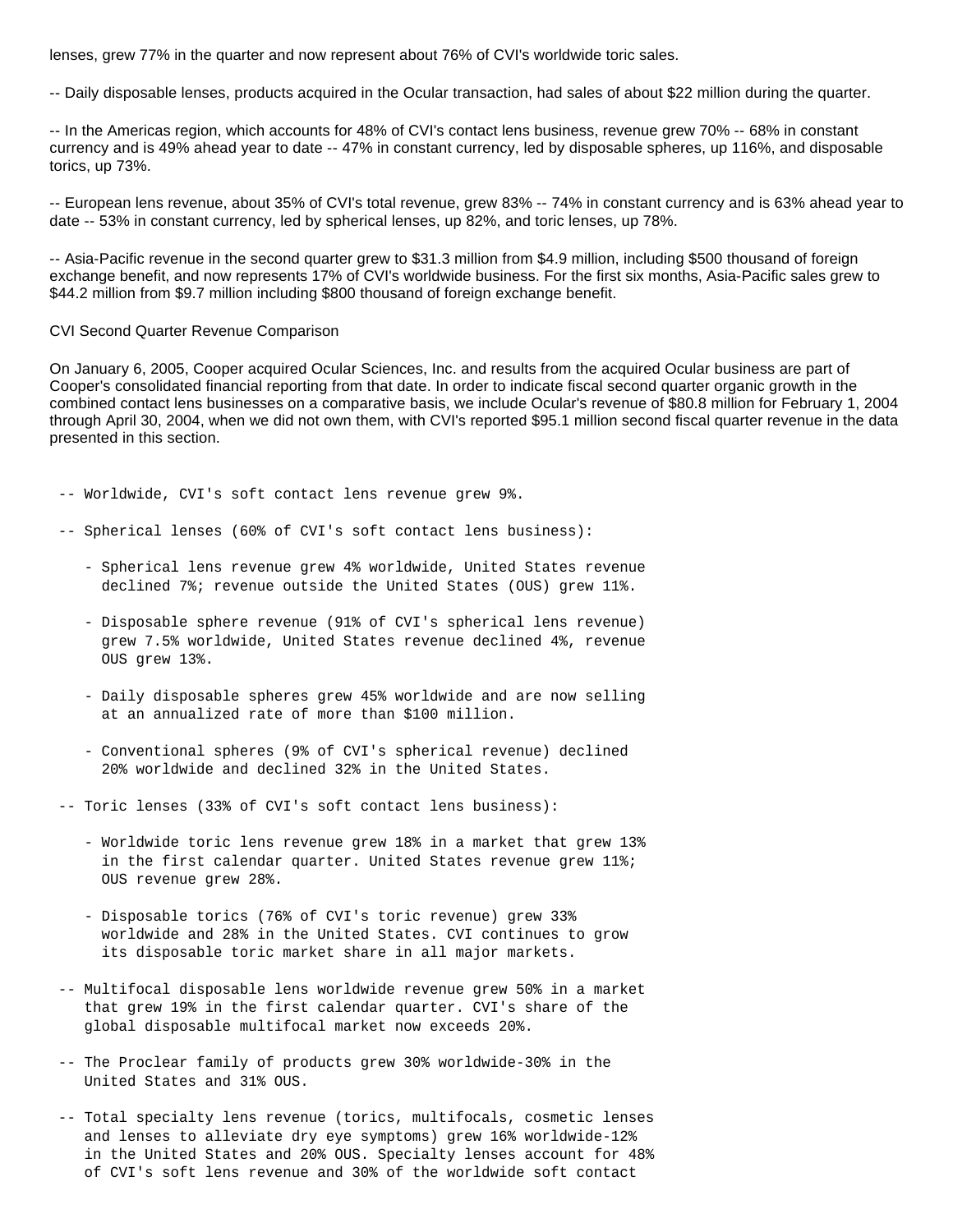lens market.

- -- Revenue for disposable products (lenses replaced after one day, two weeks or one month of daily lens wear) grew 15% worldwide-8% in the United States and 19% OUS. Disposable products account for 86% of CVI's total revenue.
- -- The Americas region, 48% of CVI's soft contact lens business, grew 2%; European soft lens revenue, about 35% of CVI's total revenue, grew 9% -- 4% in constant currency; Asia-Pacific revenue, about 16% of total revenue, grew 37% -- 35% in constant currency.

#### CVI New Products

 The timing of CVI's planned new product introductions over the next three years is shown in the table below.

| Product Description                                     | Planned Launch<br>Date<br>(calendar year) | Comments                                                                                               |
|---------------------------------------------------------|-------------------------------------------|--------------------------------------------------------------------------------------------------------|
| Silicone Hydrogel<br>(SiH) Sphere                       | 2H05                                      | Second generation SiH material<br>first introduced in Europe;<br>rest of the world to be<br>determined |
| 52% Water Aspheric<br>Daily disposable                  | 2H05                                      | Product improvement                                                                                    |
| Biomedics products<br>with PC technology                | 1H06                                      | Upgrades Biomedics lenses                                                                              |
| Proclear Toric<br>Multifocal                            | 2H06                                      | New Proclear product                                                                                   |
| Proclear Toric XR                                       | 2H06                                      | Expands Proclear toric<br>parameters                                                                   |
| Proclear Daily<br>Disposable                            | 2H06                                      | Premium daily disposable                                                                               |
| Silicone Hydrogel<br>Sphere with Proclear<br>technology | 1H07                                      | Softer lens material for<br>improved ocular comfort                                                    |
| Proclear Multifocal<br>Daily Disposable                 | 1H07                                      | First daily disposable<br>multifocal                                                                   |
| Silicone Hydrogel<br>Toric                              | 2H07                                      | Second generation SiH for<br>toric modality                                                            |

A. Thomas Bender, Cooper's chief executive officer, noted, "I believe that this is the strongest product pipeline in the industry. Over the next 12 to 36 months, we will extend the range of our successful Proclear brand, which improves comfort for patients who experience symptoms relating to dryness during lens wear, and introduce an improved, second generation of silicone hydrogel products. As these new products come to market, CVI will be well-positioned to compete in every major market category around the world."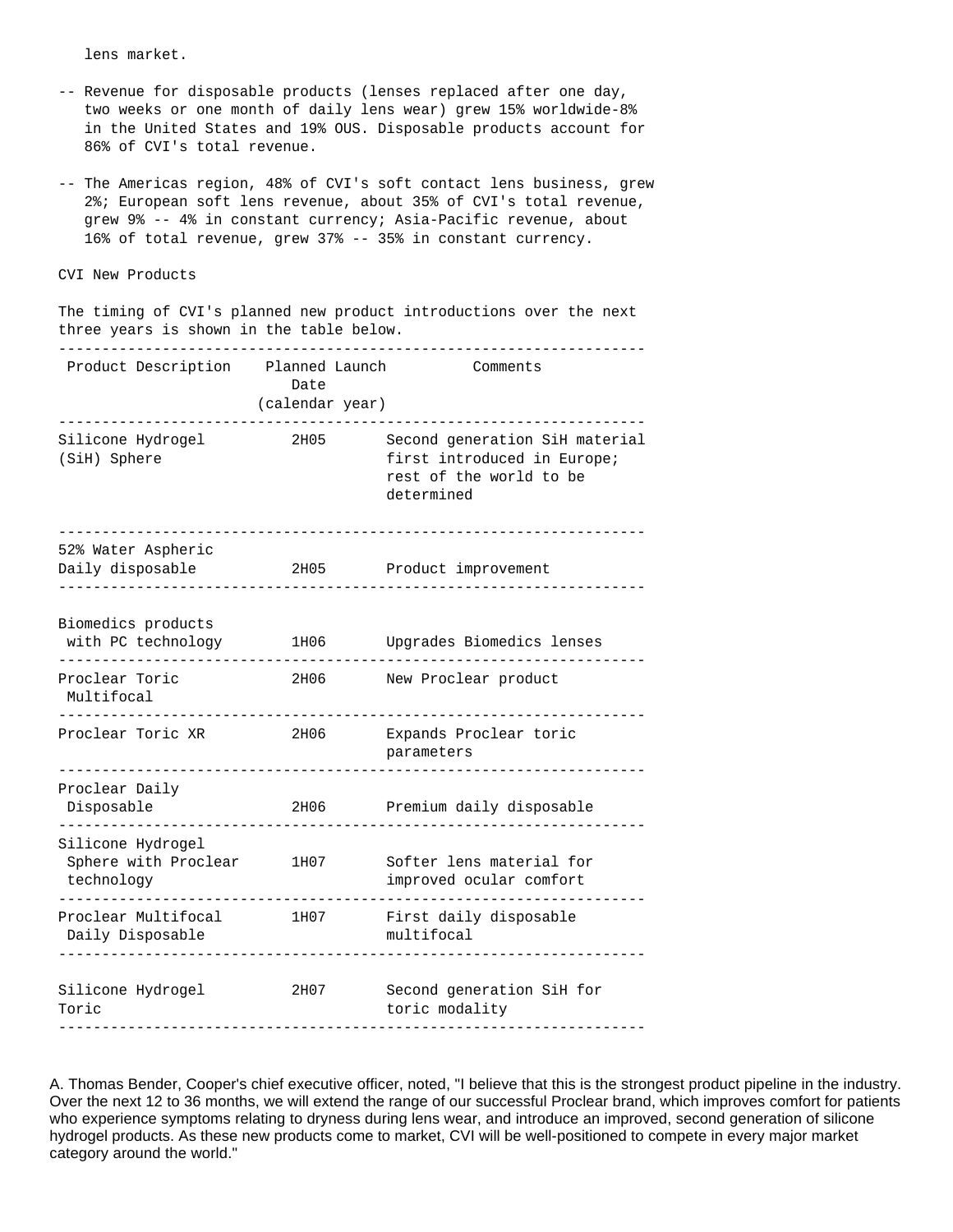#### CVI Second Quarter Expense Highlights

CVI's gross margin before nonrecurring acquisition and restructuring expenses was 66% of revenue compared to 68% in the prior year's second quarter. Gross profit with nonrecurring expenses was 61%, primarily due to the cost of stepping up Ocular's inventory by \$16.8 million to reflect manufacturing profit acquired, which is being written off over seven months.

CVI's SG&A expense grew 73% during the quarter compared to revenue growth of 99%. Excluding nonrecurring expenses, CVI's operating margin in the second quarter was 28% versus 27% in last year's second quarter.

"The Ocular integration is proceeding well," said Robert S. Weiss, Cooper's chief operating officer. "We anticipate that when the integration is completed, we will have exceeded \$50 million in operational synergies and improved our gross margin as we apply Ocular's Gen II manufacturing process where appropriate to the CVI product line. With the recently announced consolidation of the Albuquerque and Huntington Beach manufacturing facilities into our Rochester, New York, plant, our manufacturing rationalization is ahead of schedule."

#### **CooperSurgical**

Revenue at CSI, Cooper's women's healthcare medical device business, both organically and in total grew 4% over last year's second quarter to \$26.6 million. CSI's operating margin was 16% for the quarter, down from 18% in the second quarter of 2004, reflecting increased marketing expenditures for products in the incontinence, infertility and female sterilization markets using its restructured sales force of 175 independent and direct sales representatives.

# Earnings Per Share

All per share amounts in this news release refer to diluted per share amounts.

Non-GAAP Financial Measures (In millions, except per share amounts)

#### Cash Flow per Share

In this news release, we report Cooper's "cash flow per share" for the second quarter of fiscal 2005 and 2004 as \$1.22 and \$0.86, respectively, and our cash flow per share for the twelve months ended April 30, 2005 as \$4.02.

Although "cash flow per share" is a non-GAAP financial measure, we disclose it because we believe it is the most appropriate measure of Cooper's liquidity and financial strength, particularly when calculated consistently over time. In Cooper's case, cash flow per share is more informative than the more common non-GAAP measure of liquidity called "earnings before interest, taxes, depreciation and amortization" (EBITDA) because, unlike most companies, Cooper does not expect to pay significant federal income taxes until after 2007, when it expects to exhaust the usage of its U.S. net operating loss carryforwards. Cooper has a significant competitive advantage, as most companies expend a large portion of their pretax profits on taxes. Readers should understand this and judge our financial strength accordingly.

To calculate "cash flow per share," we add back non-cash charges for depreciation, amortization and nonrecurring acquisition and restructuring expenses to income before income taxes, and then divide the result by the average number of shares used to calculate diluted earnings per share. In the table below, we reconcile earnings per share (the closest GAAP disclosure) to "cash flow per share" for all periods reported using the same diluted per share figures. To calculate "cash flow per share" for the trailing twelve months, we add the result for first half of fiscal 2005 to fiscal year 2004 cash flow per share then subtract the first half of fiscal 2004.

|                                           | Q <sub>2</sub><br>2005 | Q <sub>2</sub><br>2004 | YTD    | YTD<br>$4/30/05$ $4/30/04$ | Twelve<br>Months<br>Ended<br>10/31/04 | Twelve<br>Months<br>Ended<br>4/30/05 |
|-------------------------------------------|------------------------|------------------------|--------|----------------------------|---------------------------------------|--------------------------------------|
| Income for<br>calculating<br>earnings per |                        |                        |        |                            |                                       |                                      |
| share                                     | \$30.0                 | \$22.2                 | \$49.0 | \$41.1                     | \$94.9                                |                                      |
| : Add                                     |                        |                        |        |                            |                                       |                                      |
| Income taxes                              | 7.8                    | 5.8                    | 12.7   | 11.3                       | 19.7                                  |                                      |
| Depreciation                              | 9.6                    | 3.5                    | 16.3   | 6.7                        | 13.6                                  |                                      |
| Amortization                              | 1.2                    | 0.5                    | 2.1    | 0.8                        | 2.1                                   |                                      |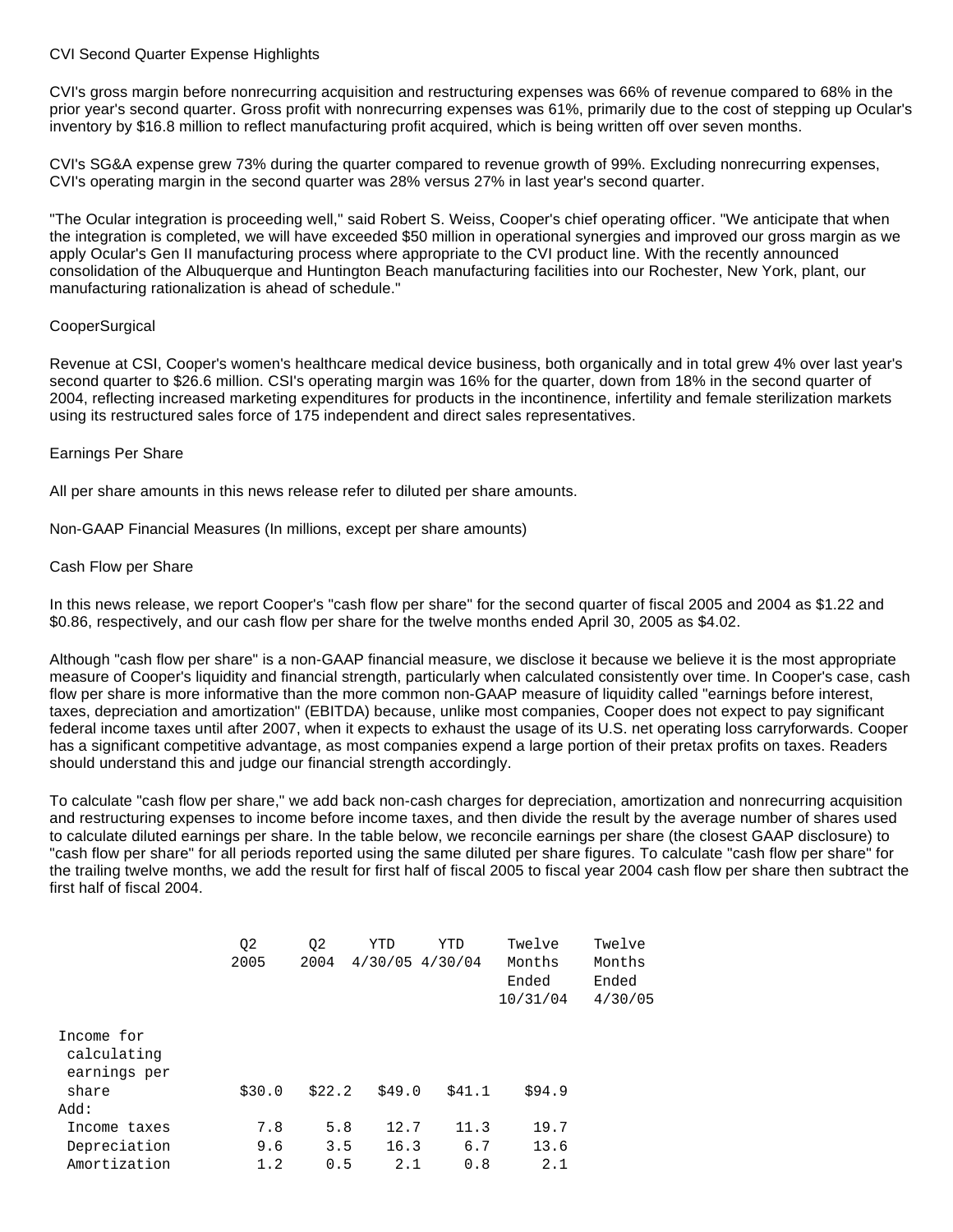| Nonrecurring<br>acquisition<br>and<br>restructuring<br>expenses          |                 | $10.4$ -- $15.1$                                         |                 |                 |                                  |                           |
|--------------------------------------------------------------------------|-----------------|----------------------------------------------------------|-----------------|-----------------|----------------------------------|---------------------------|
| Less: Interest<br>charge<br>applicable<br>to<br>convertible<br>debt, net |                 |                                                          |                 |                 |                                  |                           |
| of tax                                                                   | $- - - - -$     | $0.5$ 0.5 1.0 1.0 2.1<br>$\frac{1}{2}$                   | $\frac{1}{2}$   | $- - - - -$     |                                  |                           |
| "Cash flow"                                                              | =====           | $$58.5$ $$31.5$ $$94.2$ $$58.9$ $$128.2$<br><b>EEEEE</b> | $=$ $=$ $=$ $=$ | ------          | $=$ $=$ $=$ $=$ $=$              |                           |
| Earnings per<br>share                                                    | $=$ $=$ $=$ $=$ | \$0.62 \$0.61 \$1.11 \$1.13<br><b>EEEEE</b>              | $=$ $=$ $=$ $=$ | =====           | \$2.59<br>$=$ $=$ $=$ $=$        |                           |
| Cash flow per                                                            |                 |                                                          |                 |                 |                                  |                           |
| share                                                                    | $=$ $=$ $=$ $=$ | $$1.22$ $$0.86$ $$2.14$ $$1.62$<br><b>EEEEE</b>          | <b>EEEEE</b>    | <b>EEEEE</b>    | \$3.50<br>$=$ $=$ $=$ $=$        | \$4.02<br>$=$ $=$ $=$ $=$ |
| Number of shares<br>used to compute<br>diluted earnings                  |                 |                                                          |                 |                 |                                  |                           |
| per share                                                                | =====           | 48.1 36.5 44.0<br>$=$ $=$ $=$ $=$                        | $=$ $=$ $=$ $=$ | $=$ $=$ $=$ $=$ | $36.3$ $36.6$<br>$=$ $=$ $=$ $=$ |                           |

#### Nonrecurring Acquisition and Restructuring Expenses

In this news release, we report "earnings per share before nonrecurring acquisition and restructuring expenses" for the second fiscal quarter 2005, six months ended April 30, 2005 and twelve months ended April 30, 2005 as \$0.81, \$1.40 and \$2.86, respectively.

Although "earnings per share before nonrecurring acquisition and restructuring expenses" is a non-GAAP financial measure, we disclose it because we believe it is an appropriate measure to promote comparability of Cooper's results, particularly when calculated consistently over time. In the schedules below, we reconcile earnings per share (the closest GAAP disclosure) to "earnings per share before nonrecurring acquisition and restructuring expenses," for all periods reported using the same diluted per share figures. We add back nonrecurring acquisition and restructuring expenses, adjusted for the impact of the nonrecurring expenses on the ETR, to reported earnings per share. To calculate "earnings per share before nonrecurring acquisition and restructuring expenses" for the trailing twelve months, we add the result for the first half of fiscal 2005 to fiscal year 2004 earnings per share then subtract the first half of fiscal 2004.

|                                                                         | 02      | YTD<br>2005 4/30/05 |
|-------------------------------------------------------------------------|---------|---------------------|
|                                                                         |         |                     |
| Earnings per share, as reported<br>Nonrecurring acquisition and         | \$ 0.62 | \$1.11              |
| restructuring expenses                                                  | 0.22    | 0.34                |
| Tax $\alpha$ djustment $(e)$                                            |         | $(0.03)$ $(0.05)$   |
|                                                                         |         |                     |
| Earnings per share before nonrecurring<br>acquisition and restructuring |         |                     |
| expenses                                                                | \$0.81  | \$1.40              |
|                                                                         |         |                     |
| Number of shares used to compute                                        |         |                     |
| diluted earnings per share                                              | 48.1    | 44.0                |
|                                                                         |         |                     |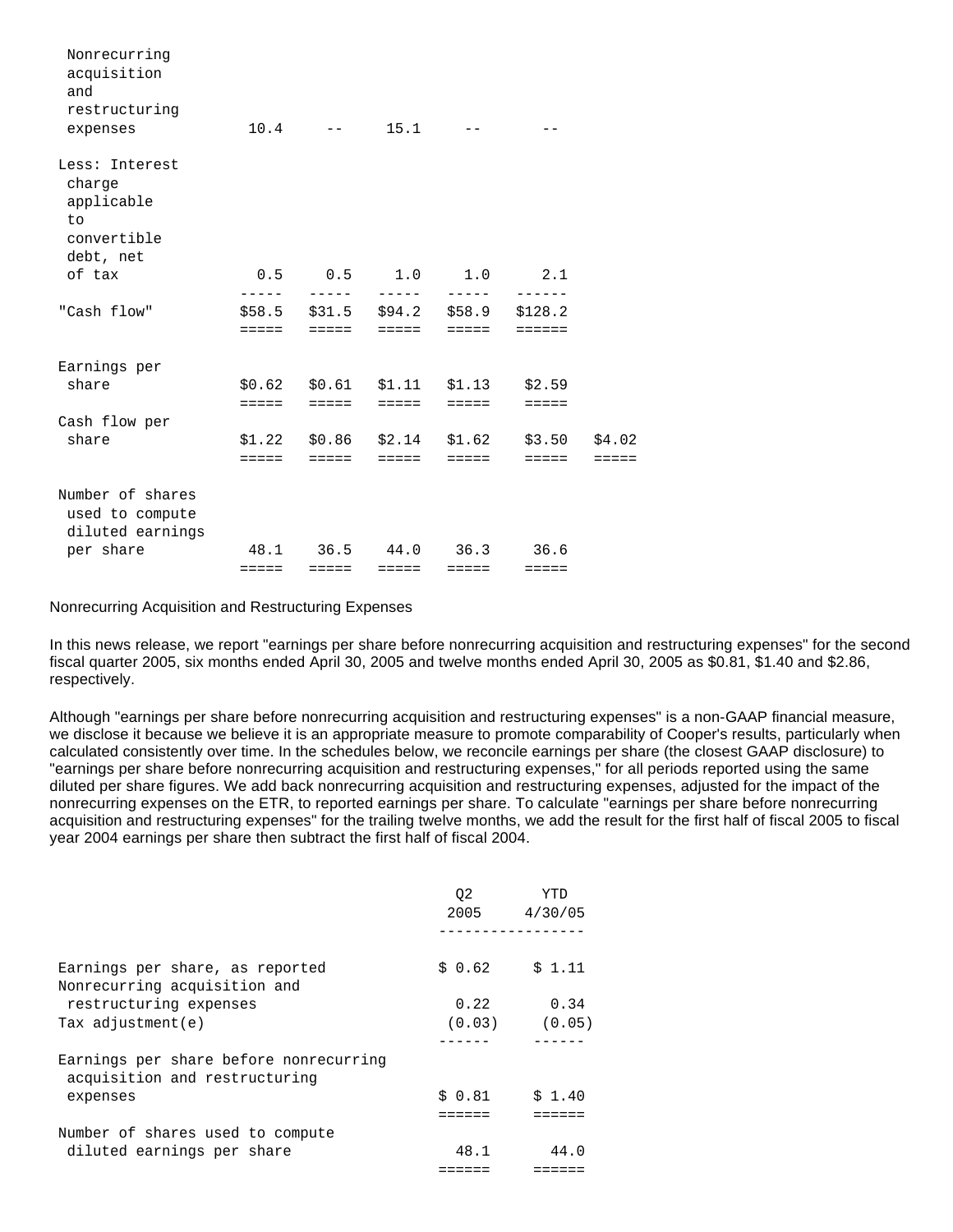|                                                                                    | Twelve<br>Months<br>Ended<br>10/31/04 | YTD<br>$4/30/05$ $4/30/04$ | <b>YTD</b> | Twelve<br>Months<br>Ended<br>4/30/05 |
|------------------------------------------------------------------------------------|---------------------------------------|----------------------------|------------|--------------------------------------|
| Trailing twelve months<br>EPS, as reported                                         | \$2.59                                | \$1.11                     | \$1.13     | \$2.57                               |
| Nonrecurring acquisition<br>and restructuring<br>expenses                          |                                       | 0.34                       |            | 0.34                                 |
| Tax $adjustment(e)$                                                                |                                       | (0.05)                     |            | (0.05)                               |
|                                                                                    |                                       |                            |            |                                      |
| Trailing twelve months<br>EPS before nonrecurring<br>acquisition and restructuring |                                       |                            |            |                                      |
| expenses                                                                           | \$2.59                                | \$1.40                     | \$1.13     | \$2.86                               |
|                                                                                    |                                       |                            |            |                                      |

(e) ETR on earnings before nonrecurring acquisition and restructuring expenses is about 20% versus reported ETR of 21%.

# Forward-Looking Statements

This news release contains "forward-looking statements" as defined by the Private Securities Litigation Reform Act of 1995. These include certain statements about the integration of the Ocular businesses, our capital resources, performance and results of operations. In addition, all statements regarding anticipated growth in our or the combined company's revenue, anticipated market conditions, planned product launches and results of operations are forward-looking. To identify these statements look for words like "believes," "expects," "may," "will," "should," "could," "seeks," "intends," "plans," "estimates" or "anticipates" and similar words or phrases. Discussions of strategy, plans or intentions often contain forward-looking statements. Forward-looking statements necessarily depend on assumptions, data or methods that may be incorrect or imprecise and are subject to risks and uncertainties. These include the risk that the Cooper and Ocular businesses will not be integrated successfully; the risk that CVI's new product introductions will be delayed or not occur at all; the risks related to the implementation of information technology systems covering the combined Cooper and Ocular businesses and any delays in such implementation or other events which could result in management having to report a significant deficiency or material weakness in the effectiveness of the Company's internal control over financial reporting in its 2005 annual report on Form 10- K; the risk that the combined company may not continue to realize anticipated benefits from its cost-cutting measures; risk inherent in accounting assumptions made in the acquisition, the ultimate validity and enforceability of the companies' patent applications and patents and the possible infringement of the intellectual property of others.

Events, among others, that could cause our actual results and future actions of the company to differ materially from those described in forward-looking statements include major changes in business conditions, a major disruption in the operations of our manufacturing or distribution facilities, new competitors or technologies, significant delays in new product introductions, the impact of an undetected virus on our computer systems, acquisition integration delays or costs, increases in interest rates, foreign currency exchange exposure, investments in research and development and other start-up projects, dilution to earnings per share from acquisitions or issuing stock, worldwide regulatory issues, including product recalls and the effect of healthcare reform legislation, cost of complying with new corporate governance requirements, changes in tax laws or their interpretation, changes in geographic profit mix effecting tax rates, significant environmental cleanup costs above those already accrued, litigation costs including any related settlements or judgments, cost of business divestitures, the requirement to provide for a significant liability or to write off a significant asset, including impaired goodwill, changes in accounting principles or estimates, including the impact of the change in GAAP to require expensing stock options, and other events described in our Securities and Exchange Commission filings, including the "Business" section in Cooper's Annual Report on Form 10-K for the fiscal year ended October 31, 2004. We caution investors that forward-looking statements reflect our analysis only on their stated date. We disclaim any intent to update them except as required by law.

# Conference Call

The Cooper Companies will hold a conference call and Web cast to discuss its second quarter results today at

2 p.m. Pacific Daylight Time. To access the live call in the United States, dial 1-800-798-2796, passcode 94153662. From outside the U.S., call 1-617-614-6204. A replay will be available at 1-888-286-8010, passcode 76091666, approximately one hour after the call ends and remain available for five days. This call will also be broadcast live on The Cooper Companies' Web site, www.coopercos.com and at www.streetevents.com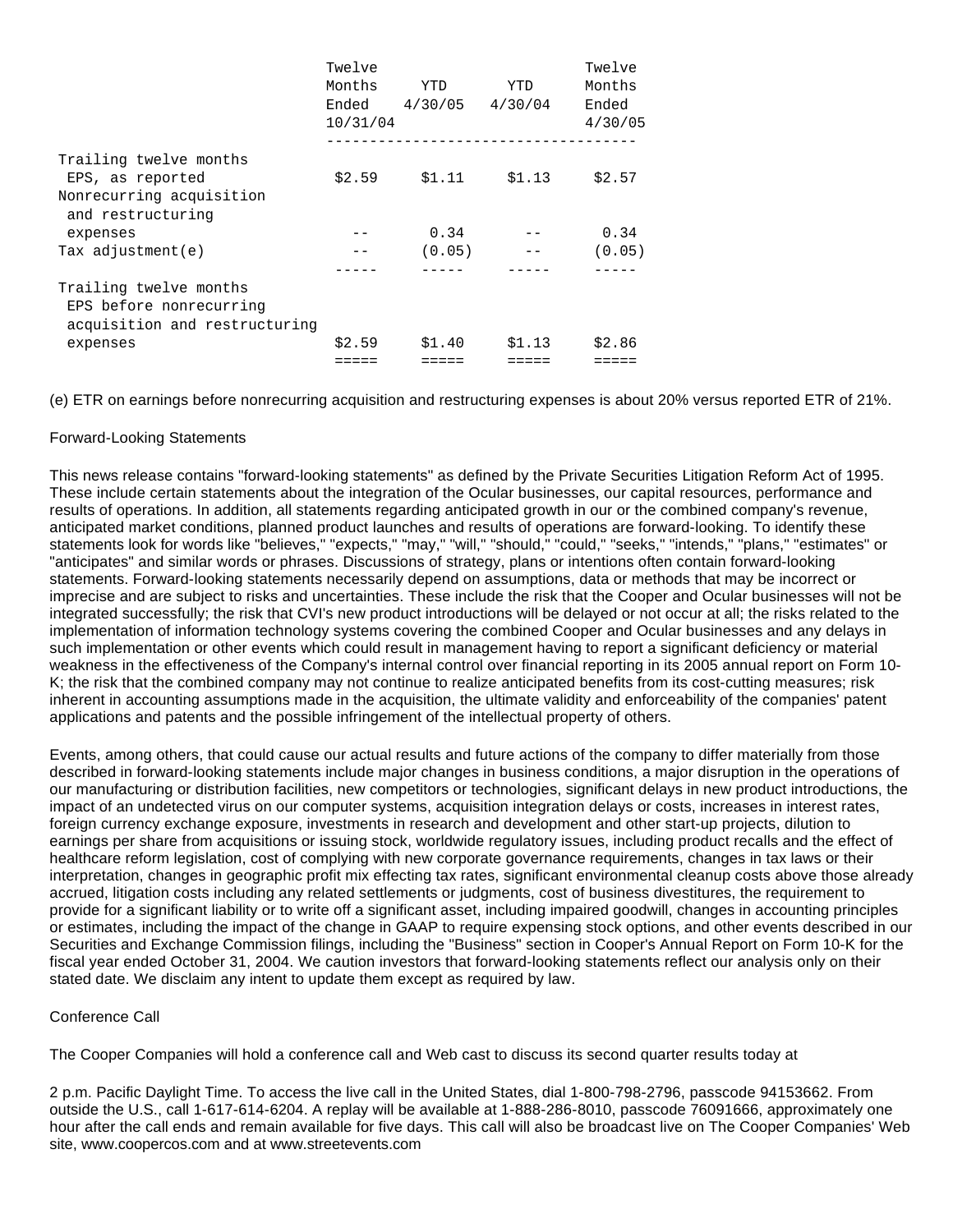#### Corporate Information

The Cooper Companies, Inc. manufactures and markets specialty healthcare products through its CooperVision and CooperSurgical units. Corporate offices are in Lake Forest and Pleasanton, Calif. The World Wide Web address is www.coopercos.com. A toll free interactive telephone system at 1-800-334-1986 provides stock quotes, recent press releases and financial data.

CooperVision manufactures and markets contact lenses and ophthalmic surgery products. Headquartered in Lake Forest, Calif., it manufactures in Juana Diaz, Puerto Rico, Norfolk, Va., Rochester, N.Y., Adelaide, Australia, Hamble and Hampshire England, Ligny-en-Barrios, France, Madrid, Spain and Toronto. Its Web address is www.coopervision.com

CooperSurgical manufactures and markets diagnostic products, surgical instruments and accessories to the women's healthcare market. With headquarters and manufacturing facilities in Trumbull, Conn., it also manufactures in Pasadena, Calif., North Normandy, Ill., Fort Atkinson, Wis., Malmo, Sweden, Montreal and Berlin. Its Web address is www.coopersurgical.com.

Proclear<sup>®</sup> and Biomedics<sup>®</sup> are registered trademarks of The Cooper Companies, Inc. and its subsidiaries or affiliates.

 THE COOPER COMPANIES, INC. AND SUBSIDIARIES Consolidated Condensed Statements of Income

 (In thousands, except per share amounts) (Unaudited)

|                                                           |                             | Three Months Ended<br>April 30,                                    | Six Months Ended<br>April 30,<br>-------------- |                                 |  |
|-----------------------------------------------------------|-----------------------------|--------------------------------------------------------------------|-------------------------------------------------|---------------------------------|--|
|                                                           | ---------------<br>-------- | 2005 2004<br>--------                                              | 2005 2004<br>________                           | --------                        |  |
| Net sales<br>Cost of sales                                | ---------                   | $$215,774$ $$120,552$<br>84,967 42,167 140,535 81,945<br>--------- | --------                                        | \$363,664 \$230,286<br>________ |  |
| Gross profit<br>Selling, general and<br>administrative    |                             | 130,807 78,385 223,129 148,341                                     |                                                 |                                 |  |
| expense<br>Research and                                   |                             | 79,317 48,877 139,506 92,114                                       |                                                 |                                 |  |
| development expense                                       |                             | 5,356 1,222 8,186                                                  |                                                 | 2,747                           |  |
| Restructuring costs<br>Amortization of                    | 1,937                       | $ -$                                                               | 2,660                                           | $- -$                           |  |
| intangibles                                               |                             | 1,225 463                                                          | 2,113                                           | 808                             |  |
| Operating income                                          |                             | 42,972 27,823 70,664 52,672                                        |                                                 |                                 |  |
| Interest expense                                          |                             | 8,086 1,488 11,805 2,979                                           |                                                 |                                 |  |
| Other income, net                                         |                             | 2,469 1,182 1,855 1,662<br>_________                               |                                                 | --------                        |  |
| Income before income<br>taxes<br>Provision for income     |                             | 37,355 27,517 60,714                                               |                                                 | 51,355                          |  |
| taxes                                                     | 7,845<br>_________          | 5,818<br>_________                                                 | 12,718<br>________                              | 11,301<br>$- - - - - - - -$     |  |
| Net income                                                |                             | 29,510 21,699 47,996 40,054                                        |                                                 |                                 |  |
| Add interest charge<br>applicable to<br>convertible debt, |                             |                                                                    |                                                 |                                 |  |
| net of tax                                                | 524<br>________             | ---------                                                          | 524 1,048 1,047<br>________                     |                                 |  |
| Income for calculating<br>diluted earnings                |                             |                                                                    |                                                 |                                 |  |
| per share                                                 |                             | $$30,034$ $$22,223$                                                |                                                 | $$49,044$ $$41,101$             |  |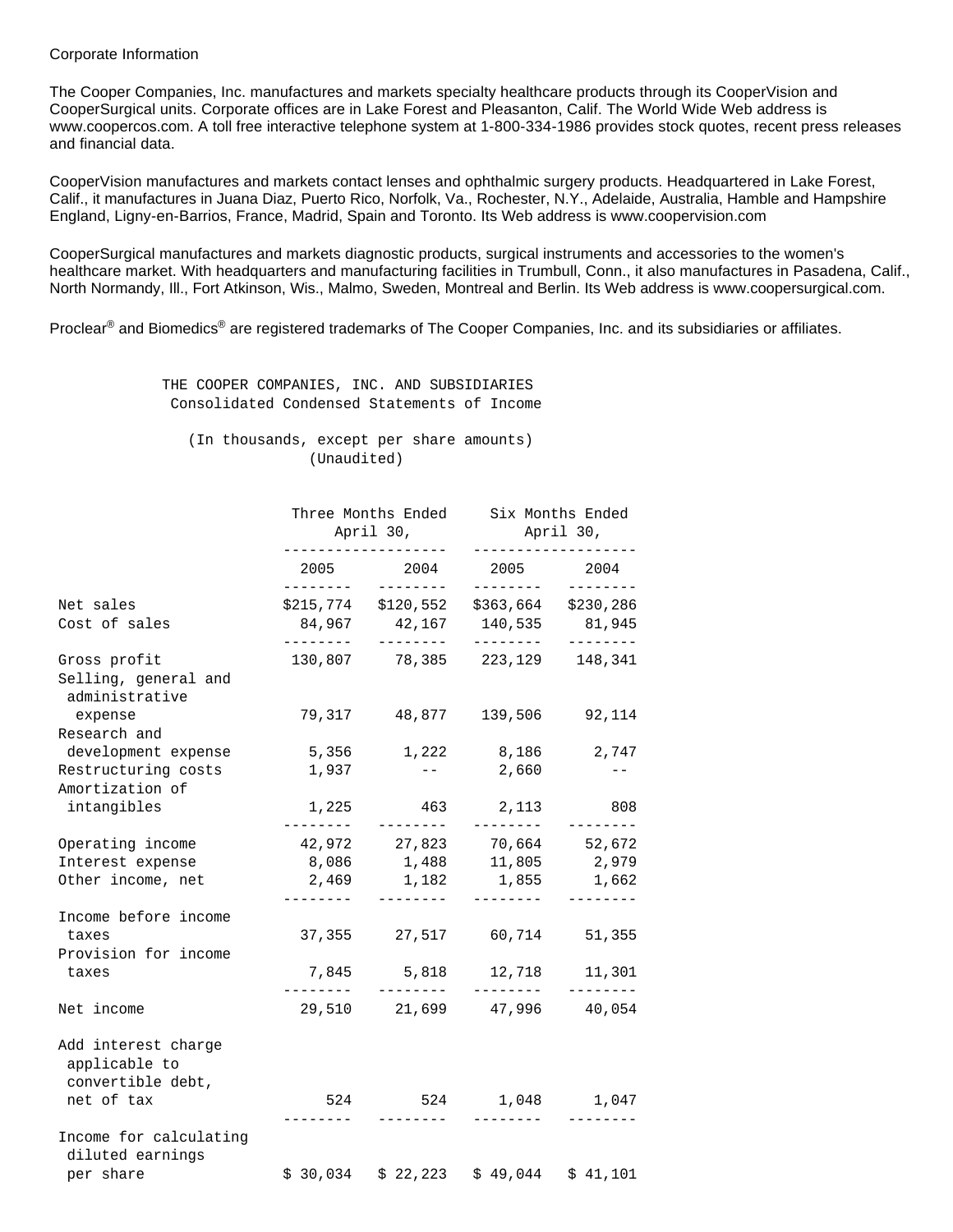|  |        |        |                                           | \$1.13 |
|--|--------|--------|-------------------------------------------|--------|
|  |        |        |                                           | 36,332 |
|  | 48,104 | 36,523 | $$0.62 \quad $0.61 \quad $1.11$<br>44,001 |        |

#### THE COOPER COMPANIES, INC. AND SUBSIDIARIES Consolidated Condensed Balance Sheets -------------------------------------

# (In thousands) (Unaudited)

|                           | 2005                | April 30, October 31,<br>2004 |
|---------------------------|---------------------|-------------------------------|
|                           |                     |                               |
|                           | ASSETS              |                               |
| Current assets:           |                     |                               |
| Cash and cash equivalents | $$17,119$ $$39,368$ |                               |
| Trade receivables, net    | 155,181             | 99,269                        |
| Marketable securities     |                     | 1,829                         |
| Inventories               | 190,504             | 107,607                       |
| Deferred tax asset        | 25,598              | 20,296                        |
| Other current assets      | 46,005              | 36,129                        |
|                           |                     | ___________                   |
| Total current assets      | 434,407             | 304,498<br>__________         |
| Property, plant and       |                     |                               |
| equipment, net            | 344,515             | 151,065                       |
| Goodwill                  |                     | 1,290,673 310,600             |
| Other intangibles, net    | 60,335              | 31,768                        |
| Deferred tax asset        | 16,155              | 10,315                        |
| Other assets              | 15,202              | 3,315                         |
|                           | . <u>.</u> .        |                               |
|                           | \$2,161,287         | \$811,561                     |
|                           | ==========          | ==========                    |

#### LIABILITIES AND STOCKHOLDERS' EQUITY

| Current liabilities:      |              |               |
|---------------------------|--------------|---------------|
| Short-term debt           | \$<br>30,175 | \$<br>20,871  |
| Other current liabilities | 190,023      | 95,638        |
|                           |              |               |
| Total current liabilities | 220,198      | 116,509       |
| Long-term debt            | 689,453      | 144,865       |
| Other liabilities         | 6,154        |               |
| Deferred tax liabilities  | 6,399        | 6,026         |
|                           |              |               |
| Total liabilities         | 922,204      | 267,400       |
|                           |              |               |
| Stockholders' equity      | 1,239,083    | 544,161       |
|                           |              |               |
|                           | \$2,161,287  | Ŝ.<br>811,561 |